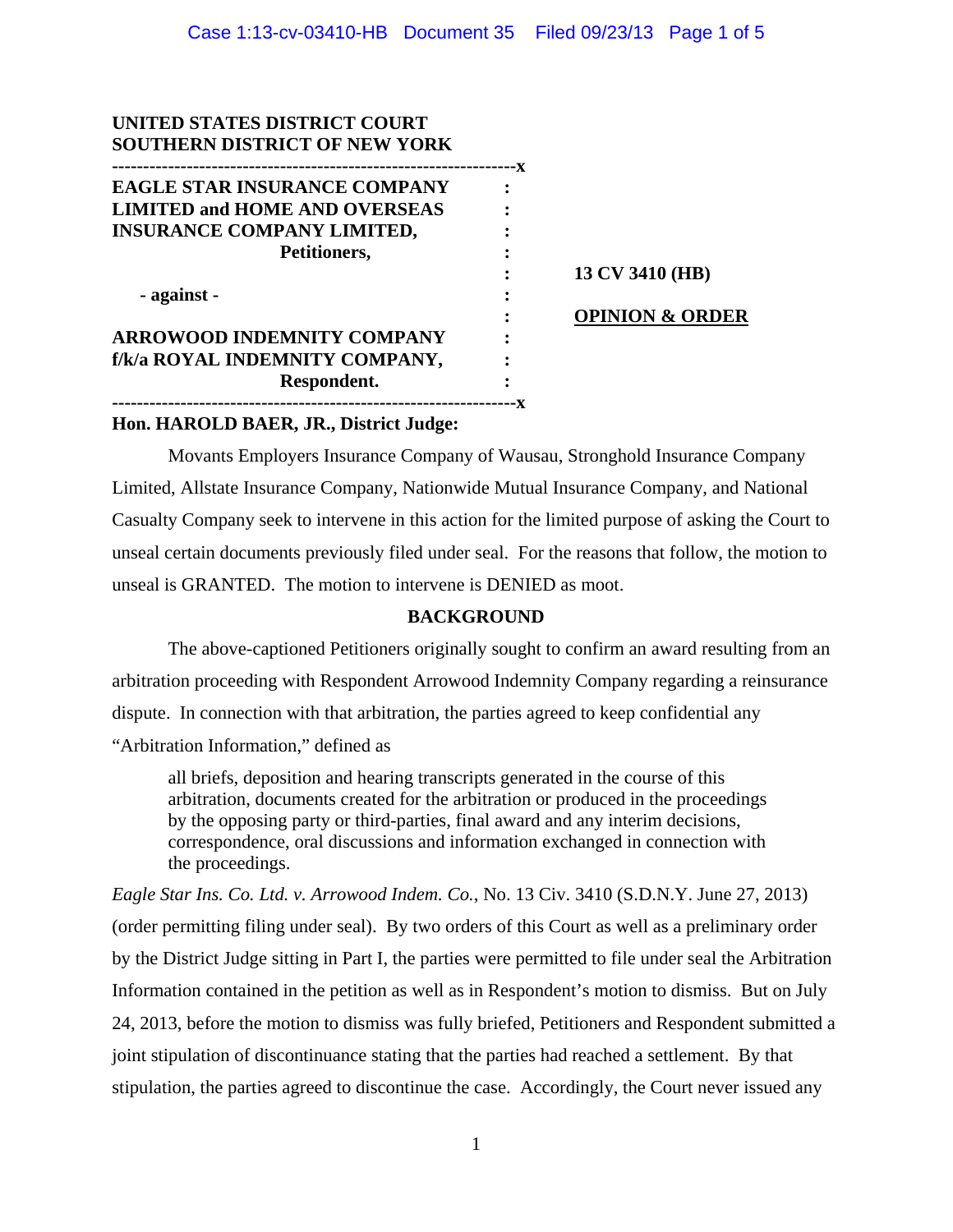decision on the merits of confirmation nor the motion to dismiss. Movants, five insurance companies not originally involved in the subject arbitration, object to the filing of Arbitration Information under seal.

#### **DISCUSSION**

#### **A. Jurisdiction and Motion to Intervene**

 First, the Court rejects any suggestion that it lacks jurisdiction to unseal documents filed in connection with this case. Despite the settlement between Petitioners and Respondent, "[i]t simply does not follow . . . that the filing of a stipulation of dismissal divests a court of jurisdiction either to dispose of material in its files as it thinks appropriate or to modify or vacate its own protective orders with respect to such documents." *Gambale v. Deutsche Bank AG*, 377 F.3d 133, 139–40 (2d Cir. 2004). Indeed, the Second Circuit is clear that "a district court can modify a protective order when a third party requests judicial documents after the parties have filed a stipulation of dismissal pursuant to settlement." *Id.* at 141.

And because Movants seek intervention only to unseal the arbitration information filed in this case, I need not decide the merits of their intervention. The Court may *sua sponte* unseal the records at issue irrespective of a motion to intervene. *See id.* ("[W]e see no reason why the absence of a motion of a party to the litigation or some third party requesting that a seal or protective order be lifted should remove a federal court's ability to monitor and modify its previous orders in exercise of its 'supervisory power over its own records and files.'" (quoting *Nixon v. Warner Commc'ns, Inc.*, 435 U.S. 589, 598 (1978))). Indeed, while the Court permitted the parties here to file "all arbitration information and only arbitration information in the instant action . . . under seal," the Court also indicated that "'Sealed' and 'Confidential' documents may be opened upon notice to the parties pursuant to further order of the court." *Eagle Star Ins. Co. Ltd. v. Arrowood Indem. Co.*, No. 13 Civ. 3410 (S.D.N.Y. June 27, 2013). Accordingly, I turn directly to the merits of unsealing here.

#### **B. Motion to Unseal**

 In support of unsealing, Movants assert both a common law and First Amendment right to access judicial documents. The starting point for either inquiry is to determine whether the documents at issue are in fact "judicial documents" for which a presumption of access applies. *See SEC v. TheStreet.Com*, 273 F.3d 222, 231 (2d Cir. 2001) ("[A] subspecies of sealed documents in civil cases—so-called 'judicial documents'—deserve a presumption *in favor of* 

2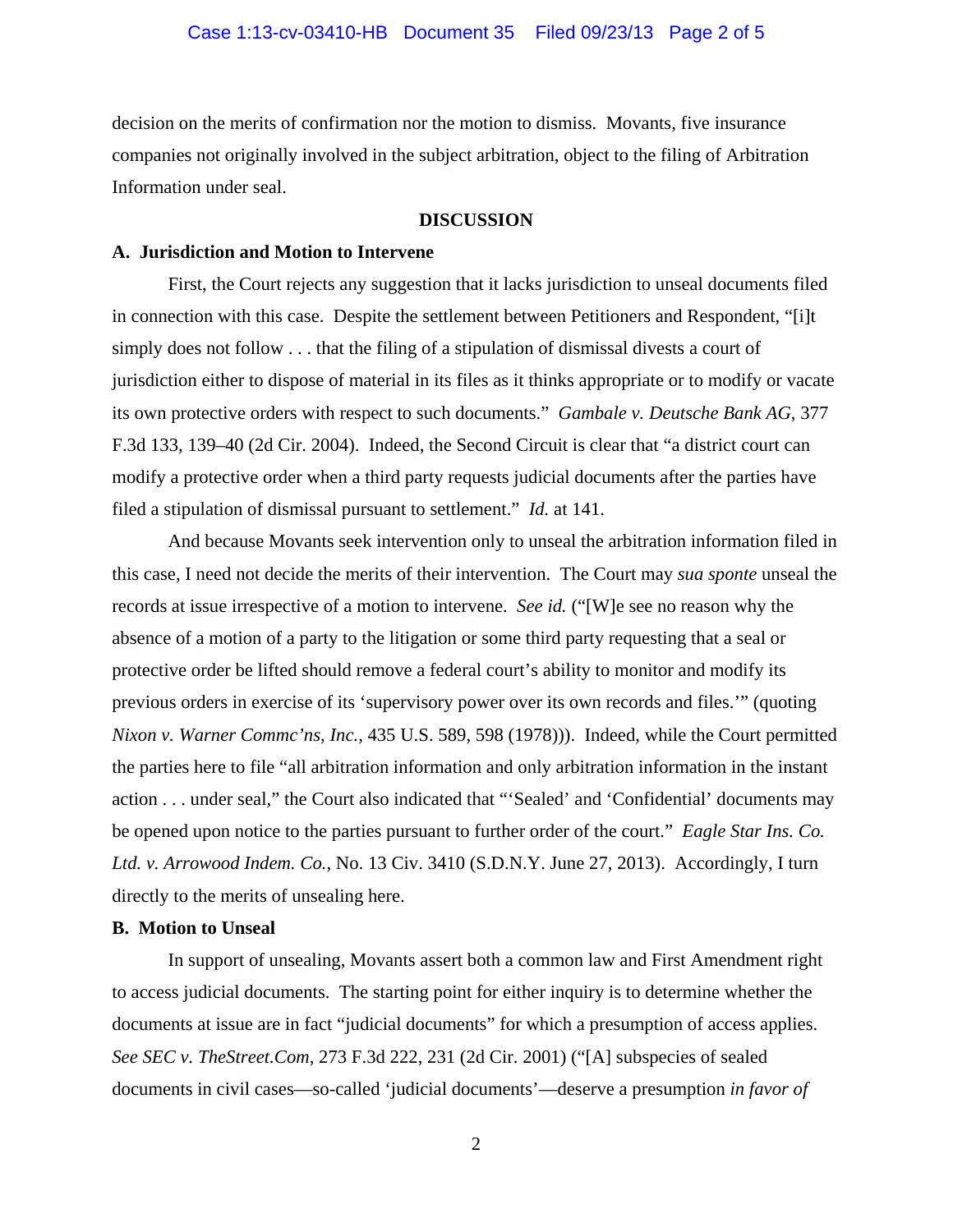*access*." (citing *United States v. Amodeo*, 44 F.3d 141, 145 (2d Cir. 1995))). But while the "mere filing of a paper or document with the court is insufficient to render that paper a judicial document," such documents include those that are "relevant to the performance of the judicial function and useful in the judicial process." *Id.* At the time of filing, the petition to confirm, the documents attached to that petition, as well as the motion to dismiss were filed for the Court's consideration in ultimately adjudicating the case. As such, they are judicial documents. *See, e.g.*, *Lugosch v. Pyramid Co. of Onondaga*, 435 F.3d 110, 123 (2d Cir. 2006) ("[W]e hold that the contested documents—by virtue of having been submitted to the court as supporting material in connection with a [dispositive] motion . . . are unquestionably judicial documents under the common law."); *Global Reins. Corp.-U.S. Branch v. Argonaut Ins. Co.*, Nos. 07 Civ. 8196, 07 Civ. 8350, 2008 WL 126976, at \*2 (S.D.N.Y. Jan. 7, 2008) ("[T]he arbitration awards became judicial documents when submitted to this Court on a petition to confirm and the presumption of access attaches to them . . . ." (emphasis added)). Simply because the parties later filed a stipulation of dismissal does not mean that the parties did not invoke the judicial power upon the initial filing of these documents. *See, e.g.*, *Century Indem. Co. v. AXA Belgium*, No. 11 Civ. 7263, 2012 WL 4354816, at \*13 (S.D.N.Y. Sept. 24, 2012) ("It is well settled that the petition, memoranda, and other supporting documents filed in connection with a petition to confirm an arbitration award (including the Final Award itself) are judicial documents . . . ." (alteration in original) (quoting *Aioi Nissay Dowa Ins. Co. Ltd. v. ProSight Specialty Mgmt. Co., Inc.*, No. 12 Civ. 3274, 2012 WL 3583176, at \*6 (S.D.N.Y. Aug. 12, 2012))).

 Given that Movants thus seek to unseal judicial documents, the next step is to determine the weight of the presumption of access. *See Aioi Nissay Dowa Ins. Co.*, 2012 WL 3583176, at \*5 (outlining "three-step process for determining whether documents should be placed under seal" (quoting *Mut. Marine Office, Inc. v. Transfercom Ltd.*, No. 08 Civ. 10367, 2009 WL 1025965, at \*4 (S.D.N.Y. Apr. 15, 2009)). This consideration is "governed by the role of the material at issue in the exercise of Article III judicial power and the resultant value of such information to those monitoring the federal courts." *Century Indem. Co.*, 2012 WL 4354816, at \*13 (quoting *Lugosch*, 435 F.3d at 119).Here, the sealed Arbitration Information contained in the petition to confirm and the motion to dismiss constitute "the heart of what the Court is asked to act upon." *Global Reins. Corp.-U.S. Branch v. Argonaut Ins. Co.*, Nos. 07 Civ. 8196, 07 Civ.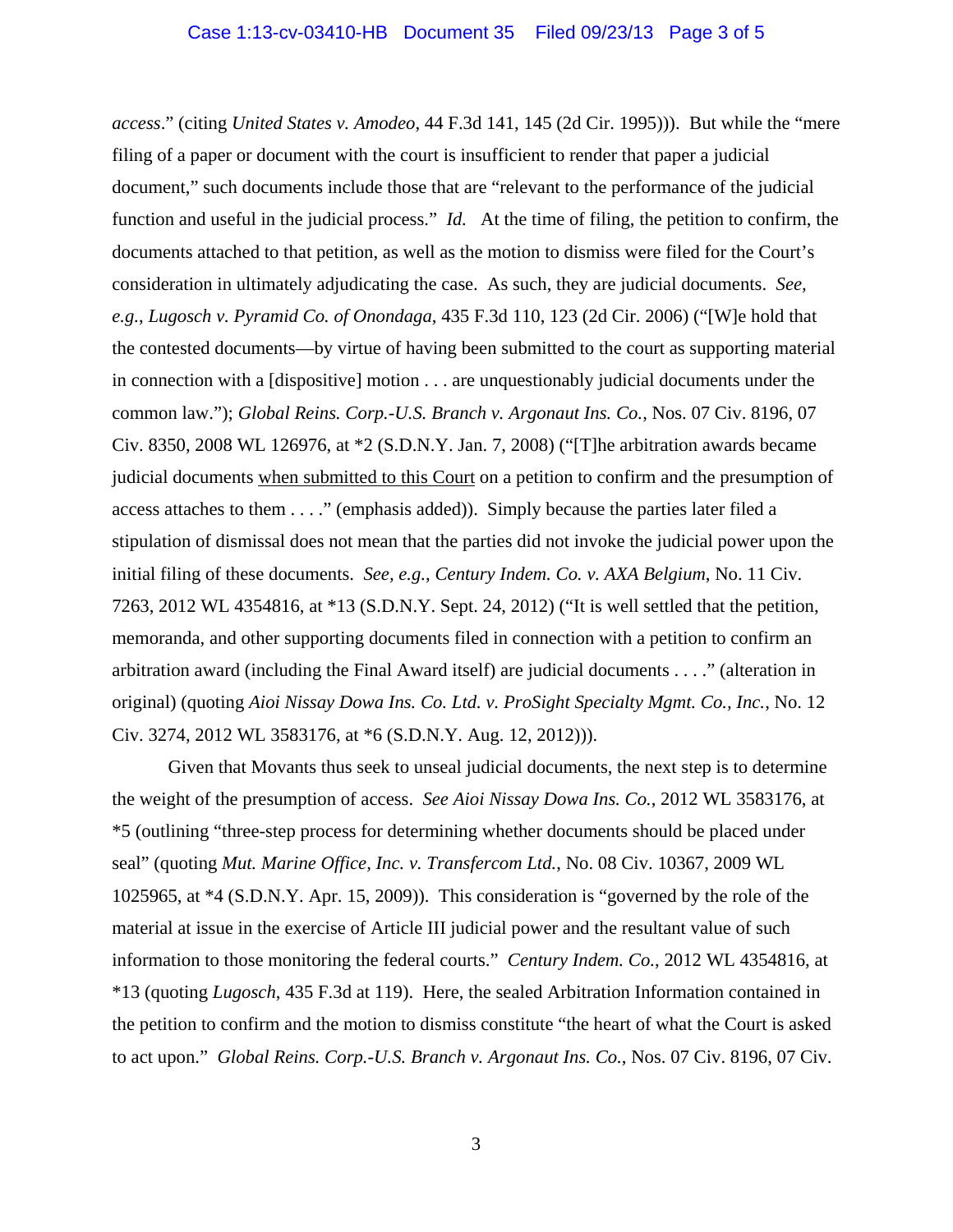8350, 2008 WL 1805459, at \*1 (S.D.N.Y. Apr. 21, 2008) (citing *Lugosch*, 435 F.3d at 119–20). The weight of the presumption of access therefore is correspondingly high.

Respondents point out that the Court did not render any decisions regarding the confirmation petition or the motion to dismiss. But the Second Circuit has rejected the proposition that "different types of documents might receive different weights of presumption based on the extent to which they were relied upon in resolving the motion." *Lugosch*, 435 F.3d at 123. Indeed, "documents that the judge *should* have considered or relied upon, but did not, are just as deserving of disclosure as those that actually entered into the judge's decision." *Id.* (quoting *In re Coordinated Pretrial Proceedings in Petroleum Prods. Antitrust Litig.*, 101 F.R.D. 34, 43 (C.D. Cal. 1984)). Whether the Court decided the petition or the motion to dismiss therefore does not affect the weight of the presumption of access.

 Having determined the weight of the presumption, "the court must 'balance competing considerations against [the presumption of access]." *Id.* at 120 (quoting *Amodeo*, 71 F.3d at 1050). Those competing considerations include "the danger of impairing . . . judicial efficiency" and "the privacy interests of those resisting disclosure." *Id.* Here, both this Court and the District Judge sitting in Part I previously entered orders allowing the parties to file arbitration information under seal because of the parties' confidentiality agreement. But that agreement is insufficient to demonstrate that sealing is necessary. *Century Indem. Co.*, 2012 WL 4354816, at \*14.

 This Court also noted expressly that by further order, it may open any sealed documents upon notice to the parties. Thus, while Petitioners and Respondent may have relied on those sealing orders to some degree, they were on notice of the possibility of unsealing. Finally, while Respondent argues that disclosure would compromise its position with respect to the separate arbitrations in which it is engaged with Movants, courts have declined to shield judicial documents in the face of such risks. *See Global Reins. Corp.*, 2008 WL 1805459, at \*1–\*2 (declining to seal arbitration awards despite "the risk that [disclosure] will impair [plaintiff's] negotiating position with other reinsurers"). Taken together, these considerations therefore do not outweigh the presumption of public access to these documents. Accordingly, I will unseal the petition and motion to dismiss here.

4